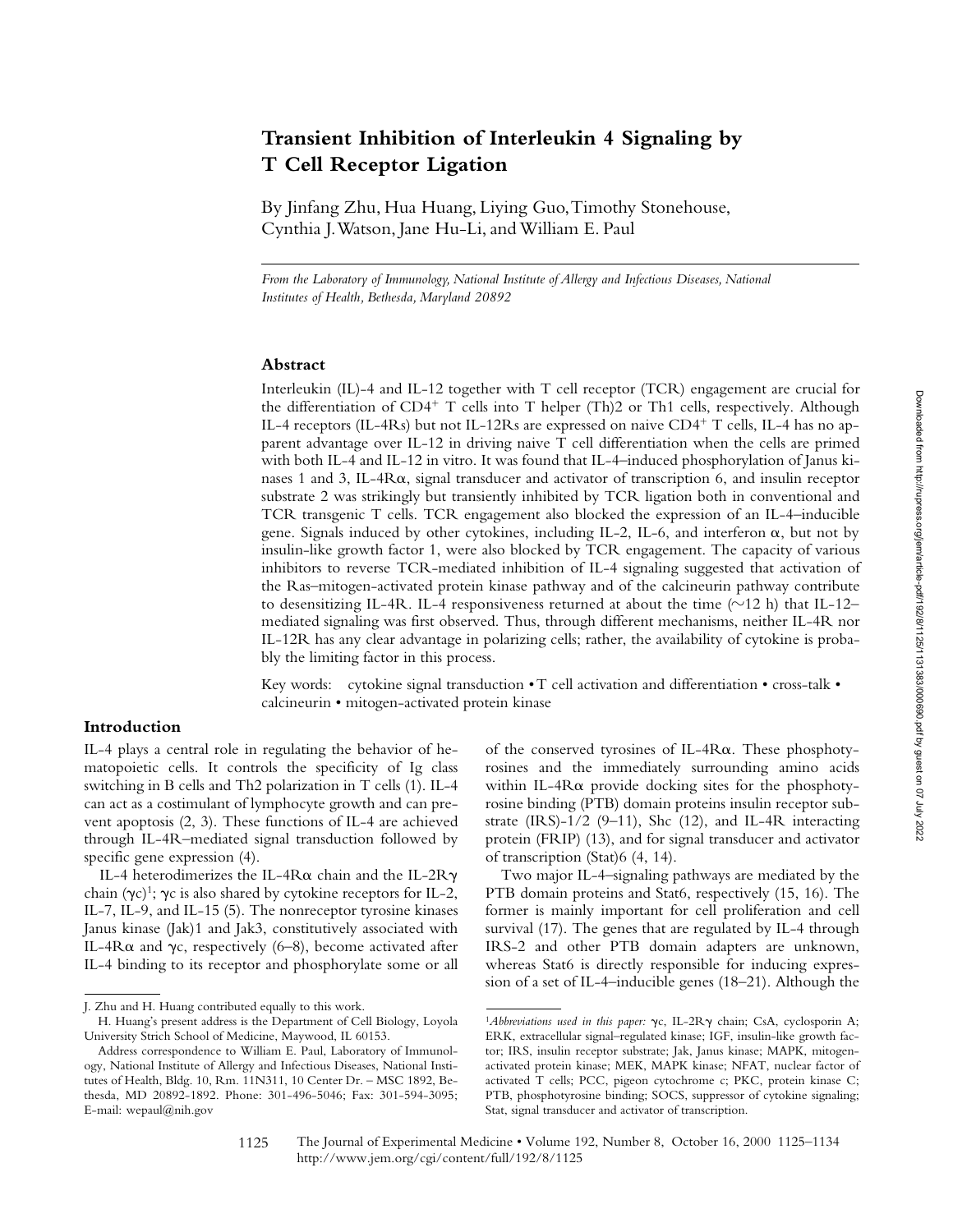role of IRS-2 and other PTB domain proteins during Th2 cell differentiation is unclear, Stat6 plays a critical role in driving this process (22–25).

Ligation of TCRs by antigen–MHC complexes on APCs triggers T cell activation (26). A second signal, mediated by the interaction of CD80/86 and CD28 or other molecules, is required for full activation (27). TCR ligation induces two major signal transduction pathways, the protein kinase C (PKC)–mitogen-activated protein kinase (MAPK) pathway and the calcium-dependent calcineurinmediated pathway (28).

The differentiation of naive T cells in the Th1 or Th2 direction requires both TCR-mediated and cytokine (IL-12 or IL-4)-mediated signals. It is known that, in the presence of TCR-mediated signals, IL-4 activates Stat6, leading to the development of a Th2 response (22–25), whereas IL-12 activates Stat4 and causes development of a Th1 response (29–31). How the signals from the TCR and the cytokine receptors are integrated is not well understood.

IL-4–mediated activation of Stat6 may antagonize the capacity of IL-12 to drive Th1 differentiation (32, 33). One aspect of this inhibition involves downregulating IL- $12R\beta2$  expression (33, 34). Interestingly, IL-4 can induce strong signals in naive T cells whereas IL-12 fails to do so until its receptor is induced by TCR engagement for certain period of time. Despite this, IL-4 has no apparent advantage over IL-12 in driving T cell differentiation when both of them are present. To attempt to understand this, the early signaling events induced by IL-4 or IL-12 during T cell activation were studied. It was found that although IL-4 induced strong signals in naive T cells, this signal was strikingly but transiently inhibited by TCR engagement. Responsiveness returned after 12 h of TCR ligation at a time when the activated cells also respond to IL-12.

#### **Materials and Methods**

*Mice and T Cell Purification.* 8–12-wk-old BALB/c mice, B10.A mice, and TCR transgenic 5CC7/Rag2<sup>-/-</sup> mice were obtained from the Frederick Cancer Research and Development Center (Frederick, MD). Spleen T cells were purified through mouse T cell enrichment columns (R&D Systems). Naive CD4<sup>+</sup> T cells were prepared as follows: lymph node cells were depleted of  $CD8^+$  cells,  $B220^+$  cells, and  $IA<sup>d+</sup>$  cells by negative selection using FITC-labeled anti-CD8, anti-B220, and anti-IAd (BD PharMingen) plus anti–fluorescein-conjugated magnetic beads (PerSeptive Biosystems). The purified  $CD4^+$  T cells were then centrifuged on a discontinuous 50, 60, and 70% Percoll gradient. Cells with a density of  $>60\%$  were collected and used for direct stimulation or priming. The purity of  $CD4^+$  T cells after purification is usually  $\sim$ 98%. Of these, 90% are CD44low and CD62Lhigh. For the signaling experiments using soluble anti-CD3 or antigen, lymph node and spleen cells from BALB/c mice or lymph node cells from  $5CC7/Rag2^{-/-}$  mice and T cell-depleted spleen cells from B10.A mice were pooled and stimulated with soluble anti-CD3 or pigeon cytochrome C (PCC) peptide for 6 h.  $CD4<sup>+</sup> T$ cells were purified by positive selection (through an automatic MACS machine) using anti–mouse CD4 (L3T4) MicroBeads (Miltenyi Biotec). Purified  $CD4^+$  T cells were then stimulated by IL-4 (1,000 U/ml) for 20 min and total cell lysates were made. T

cell–depleted APCs were prepared by incubating spleen cells with anti-Thy1.2 and rabbit complement (Cedarlane Laboratories Limited) at  $37^{\circ}$ C for 45 min, and then irradiated at 3,000 rads.

*Cell Culture and Priming.* Purified T cells or naive CD4<sup>+</sup> T cells were treated with plate-bound anti-CD3 (2C11, 3  $\mu$ g/ml; Harlan) and anti-CD28 (3  $\mu$ g/ml; Harlan) in complete RPMI 1640 for various times. In some experiments, anti–IL-4 (11B11) or inhibitors were added to the culture during TCR engagement. At the end of TCR treatment, cells were washed and incubated with IL-4 (1,000 U/ml) for 20 min. MAPK kinase (MEK) inhibitor U0126 was purchased from Promega. PMA, ionomycin, PKC inhibitor (GF109203X), calcineurin inhibitors (cyclosporin A [CsA] and FK506), and protein synthesis inhibitor (cycloheximide) were purchased from Calbiochem. To study in vitro priming for cytokine expression,  $10^6$  naive CD4<sup>+</sup> BALB/c T cells were cocultured with 107 irradiated T cell–depleted spleen cells in the presence of anti-CD3 (3  $\mu$ g/ml), anti-CD28 (3  $\mu$ g/ ml), IL-2 (10 U/ml), and different combinations of anti–IL-4 (11B11, 10  $\mu$ g/mL), IL-4 (1,000 U/ml), anti-IL-12 (10  $\mu$ g/ml), and IL-12 (10 ng/ml) for 20 h. Cells were then washed and stimulated with anti-CD3, anti-CD28, IL-2, IL-4, and IL-12 for an additional 3 d. After incubation in IL-2 for an additional 3 d, cells were restimulated with plate-bound anti-CD3 and anti-CD28 for 6 h; monensin (2  $\mu$ M) was present during the last 4 h. Cells were harvested for intracellular staining for IFN- $\gamma$  and IL-4 expression.

*Immunoprecipitation and Western Blotting.* Cytokine-treated cells (107 per sample) were harvested and lysed with 1 ml lysis buffer (50 mM Hepes, pH 7.0, 0.5% NP-40, 5 mM EDTA, 50 mM sodium chloride, 10 mM sodium pyrophosphate, and 50 mM sodium fluoride), freshly supplemented with inhibitors (1 mM sodium orthovanadate, 1 mM PMSF, and 10  $\mu$ g/ml each of aprotinin, leupeptin, and pepstatin), on ice for 20 min. After centrifugation at 12,000 rpm for 15 min, supernatants were incubated with  $2-3 \mu$ g antibody for 1 h on ice and precipitated with protein G-agarose (Pierce Chemical Co.) at 4°C overnight on a rocker. The complexes were then washed three times with lysis buffer and eluted with  $2 \times$  SDS-PAGE loading buffer. The eluted samples were separated in 8 or 12% premade acrylamide gels (Novex) and transferred onto Immobilon-P membranes (Millipore). Membranes were then probed with specific antibodies followed by horseradish peroxidase–labeled secondary antibodies (Amersham Pharmacia Biotech) and visualized with Supersignal West Dura extended duration substrate (Pierce Chemical Co.). For some experiments, the probed membranes were stripped with stripping buffer (2% SDS, 62.5 mM Tris-HCl, pH 6.8, and 100 mM 2-ME) at  $60^{\circ}$ C for 30 min and then reprobed with a second antibody. Anti-Jak1 and anti-Jak3 antiserum for immunoprecipitation were purchased from Upstate Biotechnology (cat. nos. 06-272 and 06-342). Anti-Jak1 for Western blot was purchased from Santa Cruz Biotechnology, Inc. (cat. no. sc-277) and monoclonal anti-Jak3 for Western blot was from Upstate Biotechnology (cat. no. 05-406). Anti-Stat6, anti-Stat4, anti-Stat3, and anti-Stat5b were purchased from R&D Systems. Anti–phosphorylated tyrosine 4G10 and anti–IRS-2 were from Upstate Biotechnology. Anti–IL-4R $\alpha$  (M2) for immunoprecipitation was a gift of Immunex Corporation (Seattle, WA). Anti–IL-4Ra, anti–p-ERK, and anti–ERK-1 for Western blot were purchased from Santa Cruz Biotechnology, Inc.

*Flow Cytometry Analysis and Intracellular Staining.* For IL-4Ra chain or  $\gamma c$  chain staining, lymph node cells from  $5CC7/Rag2^{-/-}$ mice were cocultured with T cell–depleted spleen cells in the presence of 0 or 1  $\mu$ M PCC for 6 h, and stained with either anti-IL-4R (M1; Immunex), anti-gc (18361D; BD PharMingen), or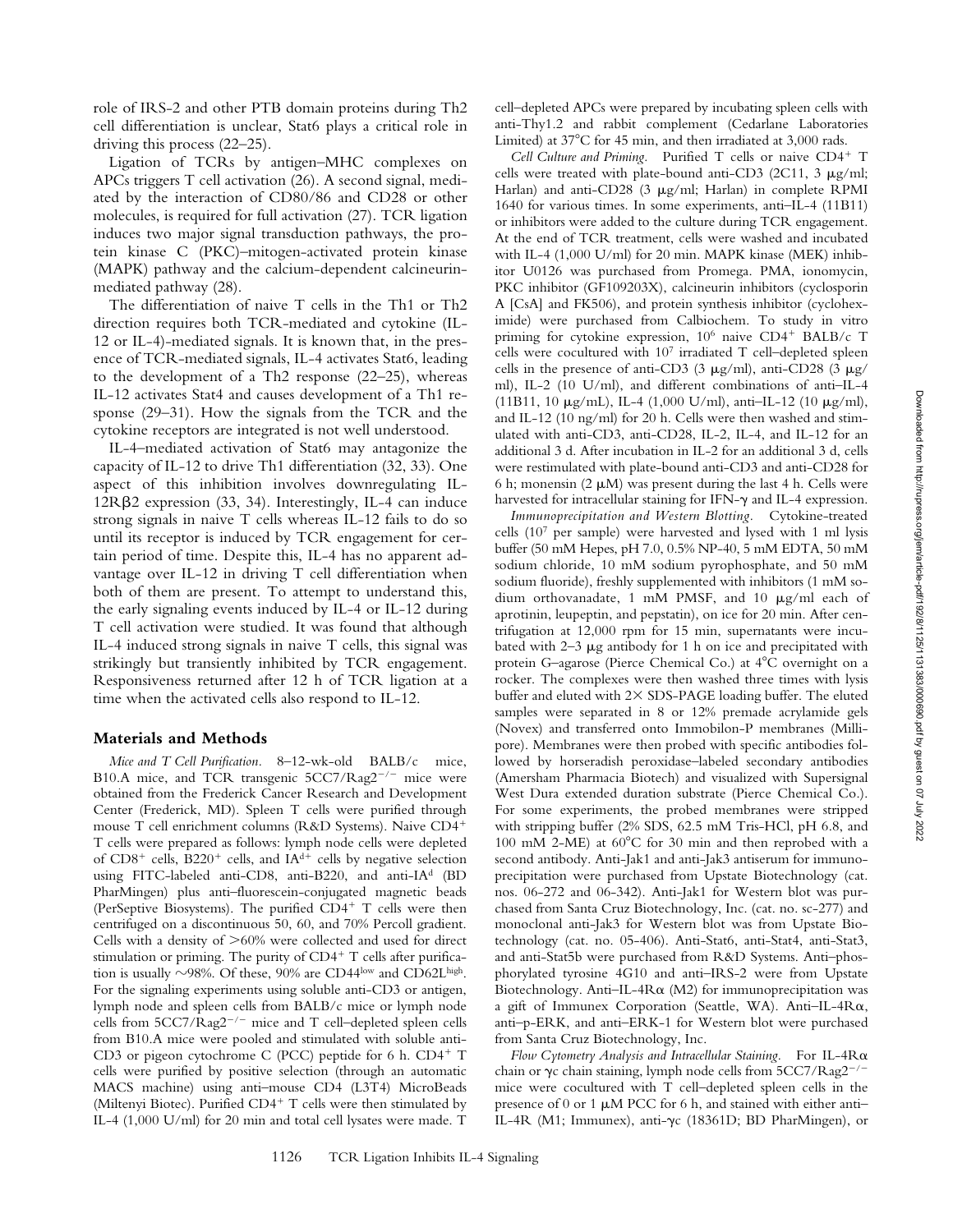rat isotype control for 30 min in FACS® buffer (PBS with 3% FCS). The cells were then washed three times in FACS® buffer and incubated with biotin-labeled anti–rat IgG. After further washing, they were stained with streptavidin-PE and FITClabeled anti-CD4. For intracellular staining, cells were restimulated with plate-bound anti-CD3 and anti-CD28 for 6 h in the presence of monensin  $(2 \mu M)$  during the last 4 h. Harvested samples were fixed with 4% formaldehyde, washed, and permeabilized in 0.5% saponin/1% BSA in PBS before staining with anti– IL-4–PE and anti–IFN-g–FITC (BD PharMingen). Samples were analyzed on a FACScan™ (Becton Dickinson).

*Semiquantitative Reverse Transcription PCR.* Purified naive CD4<sup>+</sup> T cells were stimulated with IL-4 (1,000 U/ml) in the absence or presence of plate-bound anti-CD3/anti-CD28 for 4 h. Total RNA was isolated using TRIzol (GIBCO BRL) and first strand cDNAs were made using the SuperScript™ Preamplification System (GIBCO BRL) according to the manufacturer's protocol. Semiquantitative PCR was carried out in a GeneAmp PCR system 9700 (PerkinElmer) using Platinum PCR SuperMix (GIBCO BRL) by a serial dilution of the cDNA templates. The primers for IL-4Ra were AATGTGACCTACAAGGAACC and ATGGCCACCAAGGGACTGCG. The primers for  $\beta$ -actin were GATGACGATATCGCTGCGCTG and TACGACCA-GAGGCATACAGG.

#### **Results**

*TCR Ligation Transiently Downregulates IL-4 Signaling.* Stat6 and IRS-2, two major IL-4R signaling molecules (4, 15, 16), are promptly tyrosine phosphorylated in response to IL-4 treatment of BALB/c splenic T (Fig. 1, A and B) and  $CD4^+$  lymph node T (Fig. 1, C and D) cells. However, if the cells were stimulated with plate-bound anti-CD3 plus anti-CD28 for 6 h, phosphorylation of both Stat6 and IRS-2 is dramatically inhibited; no change in the amounts of Stat6 or IRS-2 was observed, although IRS-2 levels are at the border of detectability. Interestingly, IL-4– induced phosphorylation of Stat6 was no longer inhibited after 22 h of TCR engagement (Fig. 1 A); IRS-2 phosphorylation was barely detectable at this time. Inhibition of Stat6 phosphorylation was observed within 1 h of TCR ligation and reached its maximum at 4 h. IRS-2 phosphorylation appeared even more sensitive to inhibition by TCR ligation, as it was almost fully blocked within 1 h of TCR engagement (Fig. 1 B).

Inhibition was observed when concentrations of anti-CD3 as low as  $0.08 \mu g/ml$  were used to coat culture plates, and was almost complete at a coating concentration of 0.4  $\mu$ g/ml (Fig. 1 C). If anti-CD28 was omitted, inhibition was less dramatic although still substantial, particularly for IRS-2. Anti-CD28 by itself caused no inhibition of IL-4– mediated phosphorylation of Stat6 or IRS-2 (Fig. 1 D).

Inhibition of IL-4–mediated phosphorylation was observed with a broad range of IL-4 concentrations from 100 U/ml ( $\sim$ 50 pg/ml) to 10,000 U/ml ( $\sim$ 5 ng/ml). Such phosphorylation was inhibited even if IL-4 was continuously present during the period of TCR ligation (data not shown).

Phosphorylation of Stat6 and IRS-2 by IL-4 depends on proximal events, including the tyrosine phosphorylation of

## Α



Figure 1. TCR ligation transiently downregulates IL-4-induced tyrosine phosphorylation of Stat6 and IRS-2 in naive T cells. BALB/c splenic  $T$  cells (A and B) and lymph node  $CD4^+$   $T$  cells (C and D) were either stimulated with immobilized anti-CD3 and/or anti-CD28 for various times, or not stimulated. Unless otherwise specified, cells were treated with 3  $\mu$ g/ml anti-CD3 and/or 3  $\mu$ g/ml anti-CD28 for 4 h. At the end of the culture period, some cell samples were challenged with IL-4 (1,000 U/ml) for 20 min. The cells were then lysed, and the lysates were immunoprecipitated with either anti-Stat6 or anti–IRS-2. SDS-PAGE was performed and immunoblots with the antiphosphotyrosine antibody 4G10 were carried out. Some filters were stripped and reprobed with anti-Stat6 antibody to check the amount of protein.

Jak1, Jak3, and IL-4R $\alpha$  (4, 6–8). The IL-4-stimulated phosphorylation of these molecules was also inhibited by 6 h of TCR ligation (Fig. 2). As with Stat6, the amount of these molecules was not diminished by receptor engagement. In T cells that had been stimulated with plate-bound anti-CD3 and anti-CD28 for 22 h, the phosphorylation of Jak1, Jak3, and IL-4 $R\alpha$  was similar to or even greater than in resting T cells. Indeed, amounts of Jak3 and IL-4Ra, but not Jak1, were enhanced after 22 h of TCR ligation. Thus, TCR ligation inhibited essentially all early IL-4– mediated signaling events. The simplest explanation would be that the TCR signal inhibited the capacity of the Jak1 and/ or Jak3 to respond to IL-4–mediated heterodimerization of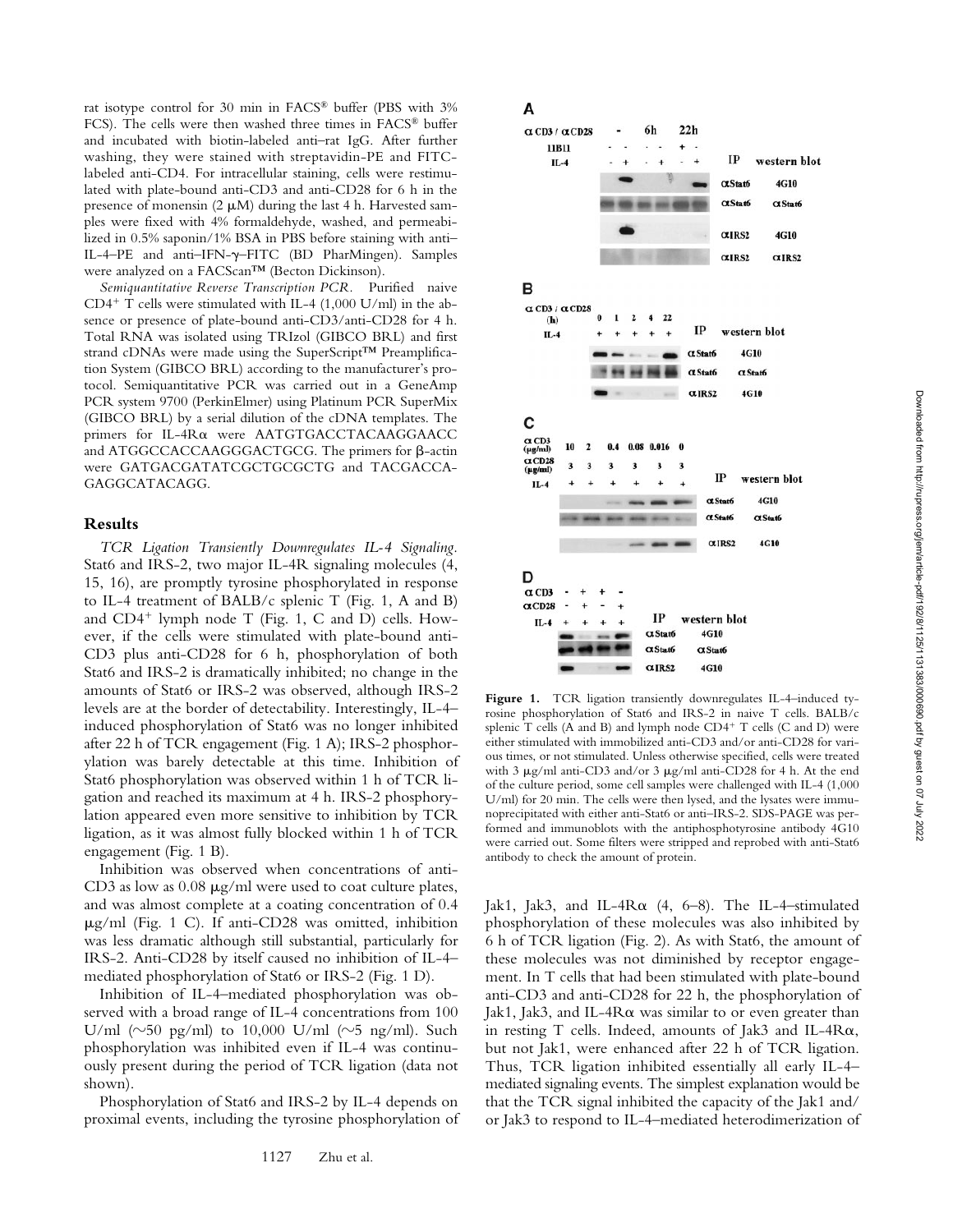

**Figure 2.** IL-4–induced tyrosine phosphorylation of Jak3, Jak1, and IL-4R $\alpha$  is also transiently affected by TCR ligation. Lymph node CD4<sup>+</sup> T cells were stimulated by plate-bound anti-CD3/anti-CD28 for 0, 6, or 22 h in the presence of anti–IL-4 (11B11). They were then washed and challenged with IL-4 (1,000 U/ml) for 10 min. Lysates were immunoprecipitated and immunoblotted, and the blots were then stripped and reprobed with anti-Jak3, Jak1, and IL-4Ra.

IL-4 $R\alpha$  and  $\gamma c$ . Mimicking TCR ligation with PMA plus ionomycin had the same or an even stronger effect on IL-4 signaling; this effect was also transient (data not shown).

*TCR Ligation Also Inhibits Signaling Events Induced by Other Cytokines but Not by Insulin-like Growth Factor 1.* It has been reported that in primed T cells, TCR engagement inhibits IL-2–mediated phosphorylation of Stat5 (35). To determine if that was true for resting T cells and if TCR ligation blocked signaling by other cytokines, we tested responses to IL-2, IL-6, and IFN- $\alpha$  in freshly prepared CD4<sup>+</sup> T cells from BALB/c lymph nodes. 4 h of TCR ligation strikingly inhibited phosphorylation of key substrates (Stat5b, Stat3, and Jak1, respectively) in response to each of these cytokines; responses had returned by 22 h of TCR stimulation (Fig. 3). By contrast, IRS-2 phosphorylation induced by insulin-like growth factor (IGF)-1 was not inhibited by TCR ligation. This is particularly striking in view of the exquisite sensitivity of the IL-4R's induction of IRS-2 phosphorylation to inhibition by TCR ligation.

*The Induction of an IL-4–responsive Gene Is Also Inhibited by TCR Engagement.* Although very few genes are known whose expression levels are rapidly upregulated by IL-4 in naive  $CD4^+$  T cells, one that does show this property is the IL-4R $\alpha$  chain itself (36, 37). The induction of IL-4R $\alpha$ mRNA expression has been shown to depend on Stat6 ac-



tivation. Upon IL-4 stimulation for 4 h, naive  $CD4^+$  T cells express approximately fivefold more IL- $4R\alpha$  chain mRNA than cells not stimulated by IL-4 (Fig. 4). By contrast, if the cells were stimulated with IL-4 in the presence of anti-CD3 plus anti-CD28 for 4 h, IL-4Ra chain mRNA upregulation was completely inhibited, showing that TCRmediated inhibition of IL-4 signaling is functional.

In other experiments, we showed that the TCR ligation–mediated inhibition of IL-4Ra mRNA upregulation was only transient: after TCR ligation for 20 h, IL-4 regained the ability to induce IL-4R $\alpha$  chain mRNA (data not shown).

*Soluble Anti-CD3 or Antigen Also Inhibits IL-4–mediated Signaling.* To determine whether more physiologic modes of TCR engagement also resulted in transient inhibitions of IL-4R–mediated signaling, we tested the effect of soluble anti-CD3 or of antigen in the presence of APCs.

Lymph node cells from BALB/c mice were stimulated with or without soluble anti-CD3 plus anti-CD28 for 6 h, and BALB/c spleen cells were used as APCs. Cultured  $CD4<sup>+</sup>$  T cells were purified by positive selection on a MACS (Miltenyi Biotec). The purified T cells were then stimulated with IL-4 for 20 min. IRS-2 and Stat6 phosphorylation was inhibited, and Stat6 expression levels were unaffected (Fig. 5 A).

Lymph node cells from  $5CC7/Rag2^{-/-}$  mice were stimulated with PCC peptide in the presence of spleen cells from B10.A mice as APCs. IRS-2 and Stat6 phosphorylation in response to IL-4 was inhibited by stimulation with 1 or 100  $\mu$ M peptide for a period of 6 h (Fig. 5 B). Although 100  $\mu$ M PCC may have modestly diminished Stat6 expression,  $1 \mu$ M had no effect. The regulation of cell surface markers CD25, CD69, and CD62L by PCC stimulation was also checked. Both CD25 and CD69 were upregulated, whereas CD62L was downregulated equally by 1 or 100  $\mu$ M PCC stimulation for 6 h as expected, indicating normal cell activation (data not shown). Jak3 and IL-4Ra chain phosphorylation were also checked in these two experiments. Both were inhibited (data not shown), suggesting that TCR engagement inhibits IL-4 signaling through the same mecha-



Figure 3. TCR ligation affects signaling by IL-2, IL-6, and IFN- $\alpha$  but not IGF-1. BALB/c lymph node  $CD4+T$  cells were treated with immobilized anti-CD3/anti-CD28 for 0, 4, or 22 h. They were then challenged with IL-2 (500 U/ml), IFN-α (10 ng/ml), IL-6 (10 ng/ml), or IGF-1 (100 ng/ml) for 20 min. Lysates were immunoprecipitated and immunoblotted.

**Figure 4.** IL-4 upregulation of IL-4R $\alpha$  mRNA is blocked by TCR ligation. BALB/c lymph node  $CD4^+$  T cells were treated with or without IL-4 in the presence or absence of anti-CD3/anti-CD28 for 4 h. At the end of the culture period, total RNA was prepared and reverse transcription PCR for IL-4R $\alpha$  and  $\beta$ -actin was performed on dilutions of cDNA. M, marker lane.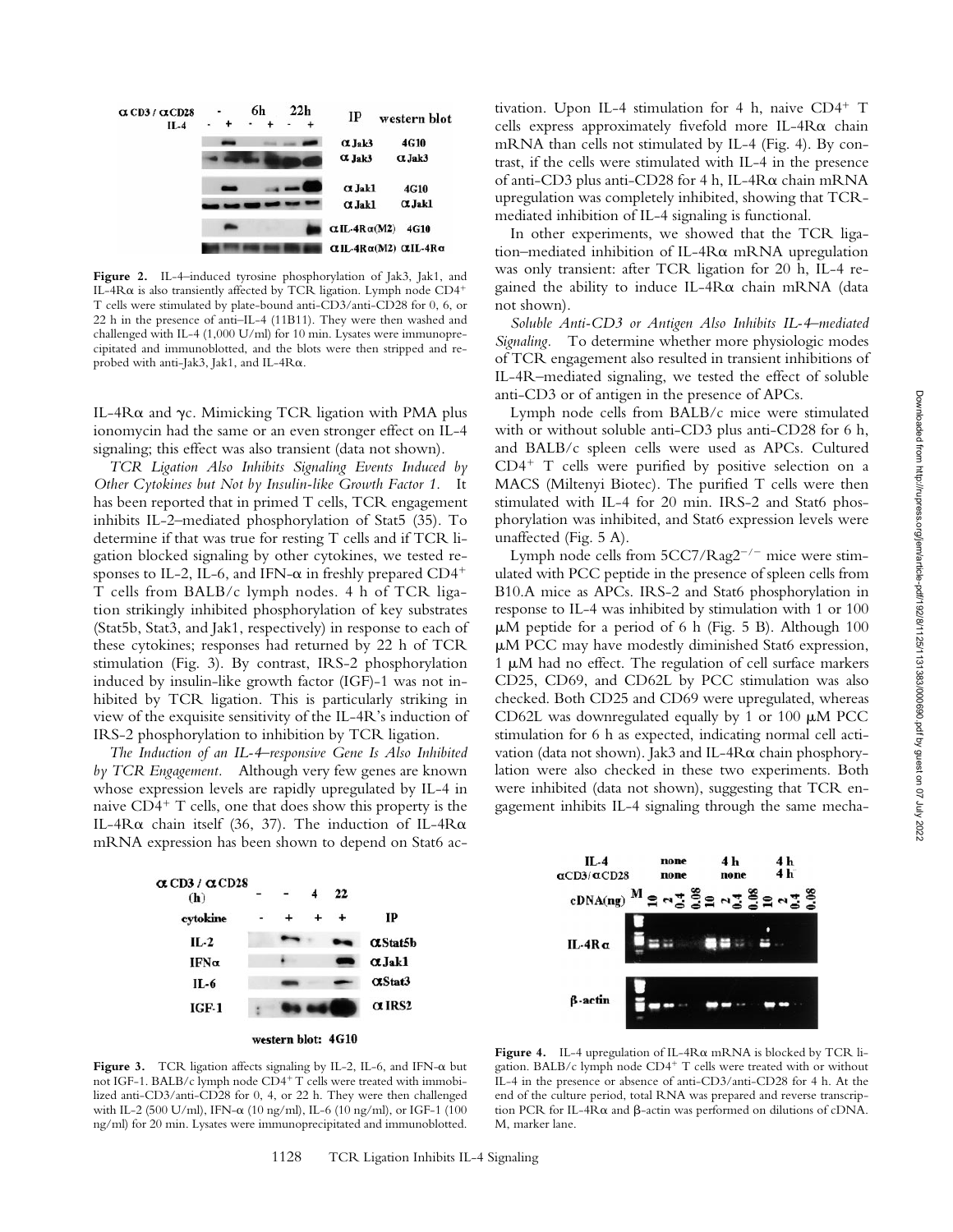

Figure 5. Both soluble anti-CD3/anti-CD28 and antigen treatment of T cells inhibit IL-4 signaling. BALB/c lymph node cells and spleen cells (A) or  $5CC7/Rag2^{-/-}$  lymph node cells and T cell–depleted spleen cells from B10.A mice (B) were pooled. Cultures were stimulated with soluble anti-CD3 (3  $\mu$ g/ml) plus anti-CD28 (3  $\mu$ g/ml) (A) or PCC peptide (1 or 100  $\mu$ M; B) for 6 h. CD4<sup>+</sup> T cells were purified by positive selection by an automatic MACS machine. Purified  $CD4^+$  T cells were then stimulated with IL-4 (1,000 U/ml) for 20 min and total cell lysates were prepared. Lysates were immunoprecipitated and immunoblotted. **Figure 6.** IL-4R $\alpha$  is little affected and  $\gamma c$  is upregulated by TCR liga-

nism whether plate-bound anti-CD3 or a peptide–MHC complex on a living cell was used for stimulation. These results imply that inhibition of IL-4 signaling by TCR engagement is a feature of physiologic T cell activation.

*Mechanism of Inhibition of IL-4 Signaling by TCR Ligation.* Although IL-4Ra expression was little affected by TCR ligation as judged by Western blot experiments, it is still possible that IL-4R expression on the cell surface was diminished. To exclude this possibility, we measured IL-4R surface expression on  $CD4^+$  T cells by flow cytometry. As the level of IL-4R $\alpha$  expression on naive CD4<sup>+</sup> T cells is low  $(\sim 400$  receptors/cell [38]), we used a three-step staining method for detection. Because of the potential of increasing the staining background when anti-CD3 was used, we measured IL-4R $\alpha$  and  $\gamma c$  chain expression on naive  $5CC7/Rag2^{-/-}$  cells that had been incubated with T cell– depleted APCs from B10.A mice but with or without PCC peptide for 6 h. Neither IL-4R $\alpha$  nor  $\gamma c$  (Fig. 6) expression was significantly diminished by PCC stimulation. Indeed, a subset of cells showed increased surface expression of  $\gamma c$  as a result of stimulation with PCC. These results indicate that the inhibitory effects of TCR ligation are not mediated by downregulating the expression of IL-4R subunits on the cell surface.

As IFN- $\gamma$  is known to antagonize IL-4 effects (39) and, in some systems, to block IL-4–mediated signaling as a result of suppressor of cytokine signaling (SOCS)1 induction (40), we tested supernatants of lymph node CD4 T cells stimulated for 6 h with plate-bound anti-CD3 plus anti-CD28 for inhibitory activity. Such supernatants failed to inhibit IL-4–mediated phosphorylation of either Stat6 or IRS-2 (data no shown). In addition, when freshly purified naive CD4<sup>+</sup> T cells were exposed to recombinant IFN- $\gamma$ directly or after 6 h of TCR engagement, we failed to detect Stat1 phosphorylation (data not shown). When T cells from IFN- $\gamma^{-/-}$  mice were studied, the inhibition of IL-4 signaling by TCR ligation was still observed (data not shown). Thus, it is unlikely that IFN- $\gamma$  plays a role in inhibiting IL-4 signaling in T cells stimulated through their TCR for short periods of time.



tion. Lymph node cells from  $5CC7/Rag2^{-/-}$  mice were cocultured with T cell–depleted spleen cells from B10.A mice in the presence or absence of 1  $\mu$ M PCC for 6 h. Cells were then preincubated with nothing or IL-4 (1  $\mu$ g/ml) for 30 min on ice. They were then incubated with anti-IL-4R (M1) (top panels) or with anti-IL-2R $\gamma$  using a rat Ig of the same isotype as a control (bottom panels). This was followed by biotin-labeled anti–rat IgG and streptavidin-PE. FITC-labeled anti-CD4 was added in the last step and used to gate for CD4<sup>+</sup> cells.

To determine whether inhibition of IL-4–mediated signals by TCR engagement required new protein synthesis, cycloheximide was added to cultures during TCR engagement. Without new protein synthesis, IRS-2 phosphorylation was still inhibited as a result of TCR ligation, and Stat6 phosphorylation was only partially rescued (Fig. 7 A). However, the interpretation of this experiment is made difficult by the rather striking effects of cycloheximide treatment on the level of IL-4–mediated phosphorylation of IRS-2 in T cells that had not been treated with anti-CD3/ anti-CD28.

TCR ligation may induce some inhibitory factors that enhance the inhibition of Stat6 phosphorylation. The obvious candidates for such a role are members of the SOCS family (41–43). However, when SOCS1, SOCS3, and cytokine-inducible SH2 protein 1 (CIS1) mRNA expression was checked after 4 h of TCR ligation, there was no significant change in the expression of these molecules (data not shown). Our results indicate that at least some of the inhibitory effects of TCR ligation on IL-4 signaling are independent of new protein synthesis.

It has been shown that activation of MEK and extracellular signal–regulated kinase (ERK) blocks IL-6–induced phosphorylation of Stat3, independent of new protein synthesis and without altering IL-6R expression (44). We studied the role of the PKC-MAPK pathway triggered by TCR activation on IL-4–mediated signaling by the addition of a specific MEK inhibitor. The addition of U0126 (Promega), a potent MEK inhibitor, during the period of TCR ligation completely rescued the capacity of the cells to phosphorylate Stat6 and IRS-2 in response to IL-4 (Fig. 7 B). The PKC inhibitor GF109203X (45) partially restored both IRS-2 and Stat6 phosphorylation in response to IL-4. This strongly suggests that the induction of the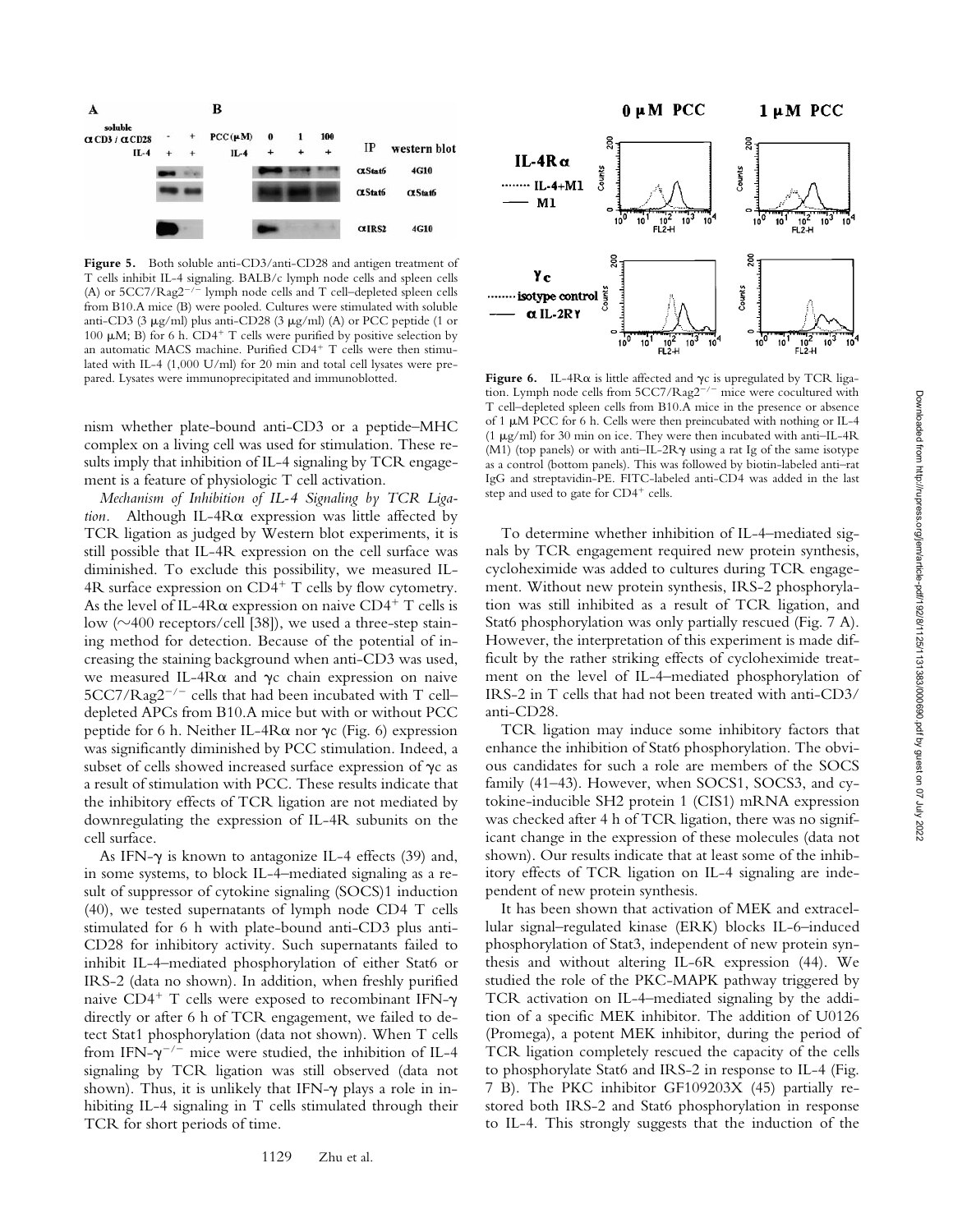

Figure 7. The mechanism of desensitizing IL-4R by TCR engagement. Lymph node CD4<sup>+</sup> T cells from BALB/c mice were pretreated with or without cycloheximide (10  $\mu$ g /ml), the MEK inhibitor U0126 (100  $\mu$ M), the PKC inhibitor GF109203X (1  $\mu$ M), or the calcineurin inhibitors CsA (500 ng/ml) and FK506 (0.1  $\mu$ M) for 20 min. The cells were treated with or without anti-CD3/anti-CD28 (A and B) or with or without PMA (10 ng/ml) and/or ionomycin (1  $\mu$ M; C, D, and E) for 4 h. They were then challenged with or without IL-4 for 20 min. Lysates were immunoprecipitated and immunoblotted (A–D). Total lysates were loaded onto SDS-PAGE and immunoblotted with anti–p-ERK. The blot was stripped and reprobed with anti– ERK-1 (E).

PKC-MAPK pathway in response to TCR ligation is involved in inhibition of IL-4 signaling.

To determine whether the calcineurin-mediated pathway contributes to inhibition, two calcineurin inhibitors, CsA and FK506, were used. Interestingly, these inhibitors rescued IRS-2 phosphorylation but had limited effects on Stat6 phosphorylation (Fig. 7 B).

As PMA and the calcium ionophore, ionomycin, can mimic to some extent the activation of the PKC-MAPK and calcineurin pathways elicited by TCR ligation, we tested the ability of these agents, individually or together, to inhibit IL-4 signaling. Ionomycin caused striking but incomplete inhibition of IL-4–induced phosphorylation of IL-4 $R\alpha$ , Jak3, Stat6, and IRS-2 (Fig. 7 C). FK506 and CsA restored IL-4–mediated phosphorylation in ionomycin-treated cells. Ionomycin-mediated inhibition of IL-4 signaling was not reversed by cycloheximide, suggesting that calcineurin's effect may not require nuclear factor of activated T cells (NFAT)-driven transcription and protein synthesis.

PMA by itself had only a modest effect on IL-4R $\alpha$  phosphorylation, and none on Jak3 phosphorylation (Fig. 7 D). However, adding PMA to ionomycin resulted in complete inhibition of both IL-4R $\alpha$  and Jak3 phosphorylation. The PKC inhibitor reversed the capacity of PMA to enhance the inhibitory activity of ionomycin. These results suggest that both the PKC-MAPK and the calcineurin pathways are important for desensitizing the IL-4R.

PMA dramatically activated MAPK (Fig. 7 E), as shown by the appearance of phosphorylated ERK-1 and ERK-2. As PMA alone had little effect on IL-4 signaling, this suggests that activation of the MAPK pathway by itself is not sufficient to desensitize IL-4R. Ionomycin alone was able to inhibit IL-4 signaling but did not activate MAPK, and this inhibition was not rescued by the MEK inhibitor (data not shown), suggesting that the calcineurin pathway may play a more important role in desensitizing IL-4R when sustained high intracellular calcium concentrations are achieved. However, the striking reversal by the MEK inhibitor of IL-4R desensitization induced in response to TCR ligation implies that the magnitude of the calcineurin effect induced by the TCR is insufficient for independent inhibition. That is, with TCR ligation, neither pathway alone is capable of inhibiting IL-4 signaling; both are required for full suppression.

As IL-4 signaling was only transiently inhibited by TCR engagement and MAPK plays an important role in this inhibition, we measured the degree of MAPK activity at different times after TCR engagement by immunoblotting with anti–phospho-MAPK. Phospho-MAPK was detect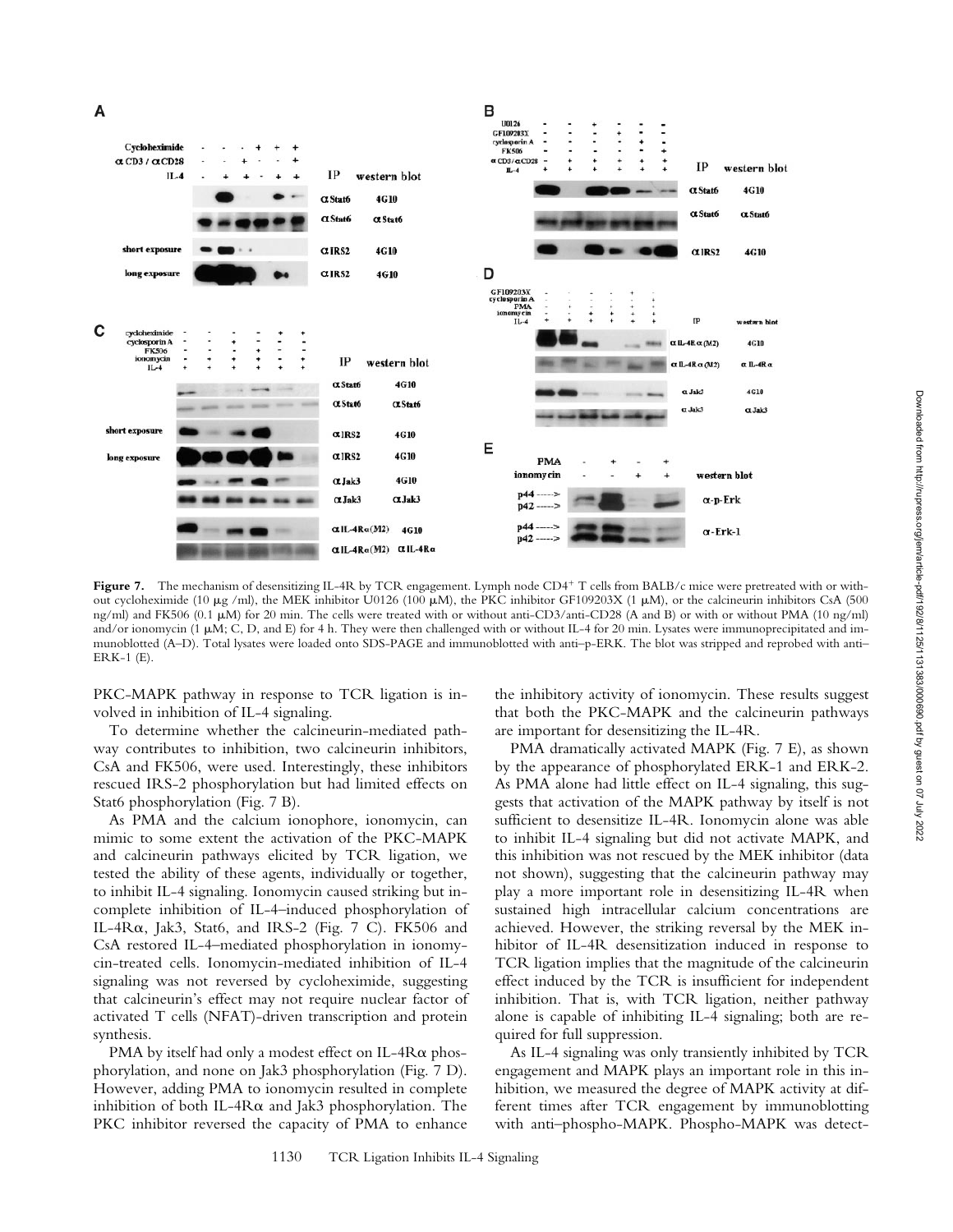able at 1 h after TCR ligation, peaked at 4 h, and decreased at 20 h (Fig. 8 A). Furthermore, as the cells had regained the ability to respond to cytokines at 20 h, part of the MAPK activity seen at that time may be elicited by cytokines rather than TCR engagement. Thus, MAPK activity correlates temporally with TCR-mediated inhibition of IL-4 signaling.

Although the return of IL-4 signaling at 20 h might be explained by a diminution in the magnitude of TCR signaling, the cells may have changed their responsiveness to the inhibitory signal at that time. To explore this possibility, cells that had been activated by TCR ligation for 20 h were exposed to PMA plus ionomycin, a treatment that inhibits IL-4 signaling in naive T cells independent of TCR. These 20-h-activated T cells, unlike naive T cells, did not show inhibition of IL-4–induced Stat6 phosphorylation in response to PMA plus ionomycin (Fig. 8 B). These results indicate that the IL-4R became resistant to inhibition after 20 h of TCR engagement. Although the mechanism underlying resistance is unclear, the upregulation of IL-4R, Jak3, and Stat6 expression (Figs. 1, 2, and 8 B) may contribute to this resistance.

*Possible Biological Importance.* As functional IL-4R but not IL-12R is expressed on naive CD4<sup>+</sup> T cells  $(33, 34, 14)$ 36–38), one might anticipate that polarization to the Th2 pathway would be favored when naive CD4 cells are primed in the presence of both IL-4 and IL-12. However, as TCR ligation transiently desensitizes IL-4R, this might serve to redress the balance in priming for a cytokine-pro-



**Figure 8.** Possible mechanism of IL-4 signaling return. (A) A time course of MAPK activity induced by TCR ligation. Lymph node CD4<sup>+</sup> T cells from BALB/c mice were pretreated with or without the MEK inhibitor U0126 (100  $\mu$ M) for 20 min. The cells were then treated with anti-CD3/anti-CD28 for 0, 1, 4, and 20 h. Total lysates were made and loaded to SDS-PAGE. Immunoblots with anti–p-ERK was carried out. The blot was then stripped and reprobed with anti–ERK-1. (B) Lymph node naive CD4<sup>+</sup> T cells were activated by anti-CD3/anti-CD28 in the presence of 11B11 for 20 h, and the cells were then washed and stimulated with fresh anti-CD3/anti-CD28 or PMA plus ionomycin for an additional 4 h. They were then challenged with or without IL-4 for 20 min. The freshly isolated naive  $CD4^+$  T cells were treated in the same way as a control. Lysates were immunoprecipitated and immunoblotted. The blot was stripped and reprobed with anti-Stat6.

ducing phenotype. We wished to determine the dynamics of acquisition of competence to respond to IL-12 on the part of naive CD4 T cells and of their reestablishment of responsiveness to IL-4 in T cells that had been stimulated through their TCR. Naive  $CD4^+$  T cells were primed with anti-CD3 plus anti-CD28 in the presence of both IL-4 and IL-12 for various times, and Stat6 and Stat4 phosphorylation was checked. Although Stat6 phosphorylation was induced by IL-4 in naive  $CD4^+$  T cells, TCR ligation resulted in its inhibition; Stat6 phosphorylation did not return to normal until 12 h after initiation of TCR ligation (Fig. 9). By contrast, IL-12 did not induce Stat4 phosphorylation in resting, naive T cells; however, by 8 h of T cell ligation, Stat4 phosphorylation was induced by IL-12, and the degree of IL-12–mediated Stat4 phosphorylation did not further increase over times up to 20 h. Thus, the transient inhibition of IL-4 signaling as a result of TCR ligation may have ablated any potential advantage IL-4 might have, and gave IL-12 a greater opportunity to drive naive  $CD4<sup>+</sup>$ T cells to polarize to Th1 cells.

For this observation to be of any significance in the polarization process, it would be important that the early cytokine environment have a substantial role to play in the decision of CD4 T cells to differentiate into Th1 or Th2 cells. To test this, naive  $CD4^+$  T cells were primed in the presence of IL-4 or anti–IL-4 and IL-12 or anti–IL-12 during the initial 20 h of culture; all of the cells were then stimulated in the presence of IL-4 and IL-12 for an additional 3 d. After another 3 d in IL-2 medium, the cells were stimulated with immobilized anti-CD3 plus anti-CD28, and the proportion of IL-4 and of IFN- $\gamma$ -producing cells was measured (Fig. 10). Priming for the initial 20 h in the presence of IL-4 and anti–IL-12 suppresses priming for IFN- $\gamma$  compared with priming in the presence of anti-IL-4 and anti–IL-12, whereas priming in the presence of IL-12 and anti-IL-4 enhances priming for IFN- $\gamma$  compared with priming with anti–IL-4 and anti–IL-12. Cells that were primed with both IL-4 and IL-12 were similar to cells primed with anti–IL-4 and anti–IL-12. In a sense, it could be said that IL-12 strikingly reverses the inhibitory effect of IL-4 on early priming for IFN- $\gamma$  production. This striking effect of transient exposure to different combinations of IL-4 and IL-12 in the first 20 h of culture is even



Figure 9. Dynamics of IL-4 signaling and IL-12 signaling in the early stage of T cell activation. CD4<sup>+</sup> lymph node T cells from BALB/c mice were treated with anti-CD3/anti-CD28 for 0, 4, 8, 12, 16, or 20 h in the presence of both IL-4 (1,000 U/ml) and IL-12 (10 ng/ml). Lysates were immunoprecipitated and immunoblotted.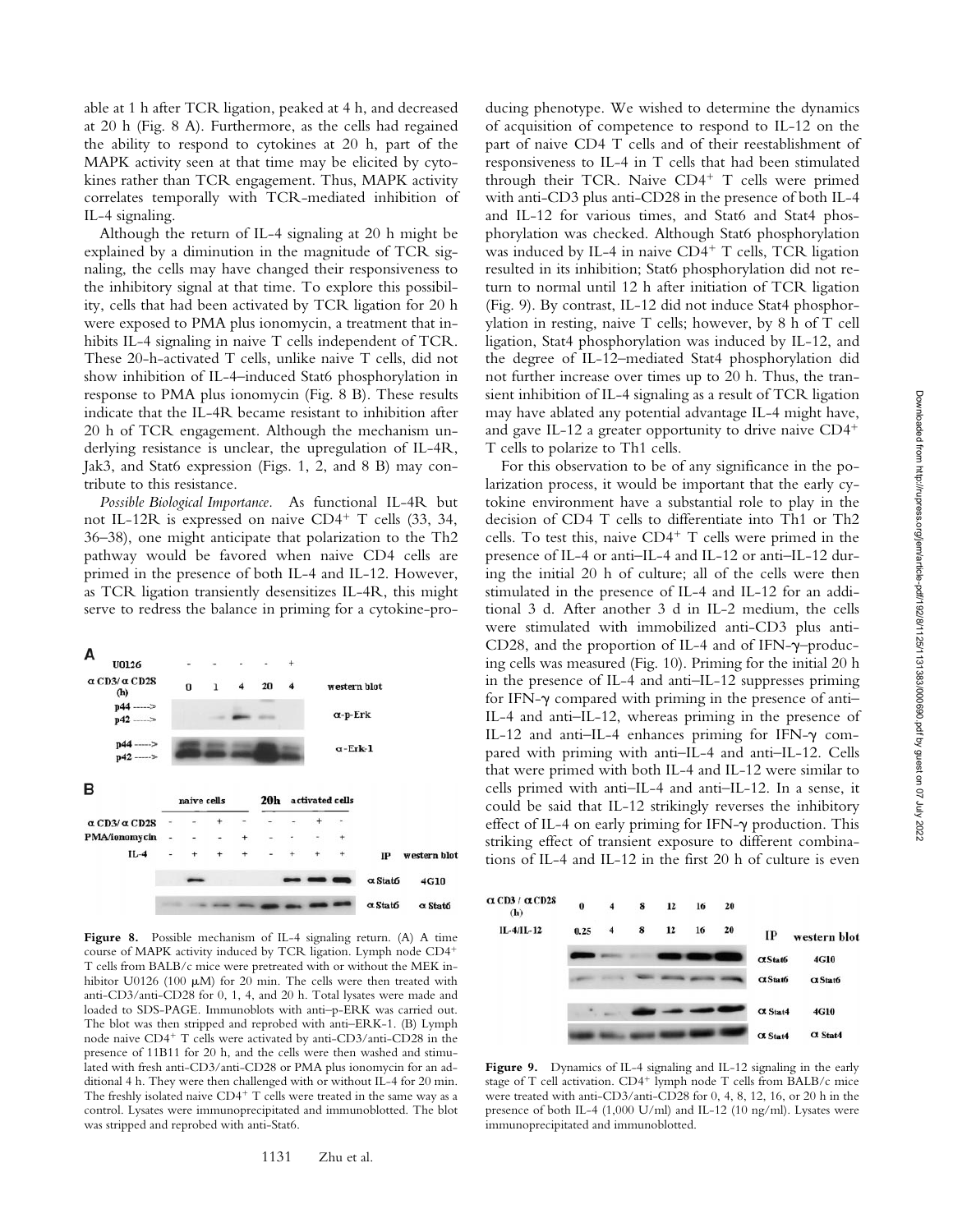more remarkable when one considers that the cells are insensitive to IL-4 for  $\sim$ 12 h of this period and to IL-12 for  $\sim$ 8 h. Thus, even a very brief exposure to a given cytokine environment early in the period of stimulation strikingly effects the polarization of cells despite the fact that they are cultured under identical conditions for the bulk of the priming period. These results strongly suggest that early cytokine-mediated signals received by CD4 T cells play an important role in their decision to polarize into the Th1 or Th2 phenotype. This emphasizes the potential importance of the TCR-mediated desensitization events that limit responsiveness of naive T cells to IL-4 and other type I and type II cytokines.

#### **Discussion**

In this study, it was shown that IL-4–mediated signals were strikingly but transiently inhibited by TCR engagement of naive T cells. This inhibition involved triggering of both the PKC-MAPK and calcineurin pathways. It has recently been reported by Ivashkiv and colleagues that the IL-2 signal was inhibited by TCR engagement in preactivated T cells and the inhibition was mediated by the PKC-MAPK pathway (35). We have also checked the IL-4 signal in activated cells and observed results quite similar to those described above for naive T cells (data not shown). In addition, we found that the IL-2 signal was also inhibited by TCR engagement in naive T cells. McMahon and colleagues have shown that sustained activation of the Raf–



**Figure 10.** The cytokine environment early in the course of T cell activation affects Th1/Th2 polarization.  $10^6$  naive CD4<sup>+</sup> BALB/c T cells were cocultured with  $10^7$  irradiated T cell–depleted spleen cells in the presence of anti-CD3 (3  $\mu$ g /ml), anti-CD28 (3  $\mu$ g/ml), IL-2 (10 U/ml), and different combinations of anti-IL-4 (11B11, 10  $\mu$ g/ml), IL-4 (1,000 U/ml), anti-IL-12 (10  $\mu$ g/ml), and IL-12 (10 ng/ml) for 20 h. Cells were then washed and stimulated with anti-CD3, anti-CD28, IL-2, IL-4, and IL-12 for an additional 3 d. After incubation in IL-2 for an additional 3 d, cells were restimulated with plate-bound anti-CD3 and anti-CD28 for 6 h; monensin (2  $\mu$ M) was present during the last 4 h. Cells were harvested and stained for intracellular IFN- $\gamma$  and IL-4 expression. The data are representative of three independent experiments.

MEK-ERK pathway elicited cytokine unresponsiveness in T cells (46). These results are consistent in indicating that MAPK plays an important role in the cross-talk between TCR and cytokine signals. Our data further show that although MAPK activation is necessary, it is not sufficient to inhibit the IL-4 signal (Fig. 7, C and D).

Our experiments reveal some new and potentially very critical points. One is that the cytokine signal returns after TCR ligation for a certain period of time. The mechanism through which sensitivity to IL-4 is regained is unclear. IL-4 itself did not contribute to the reacquisition of sensitivity, as the addition of anti–IL-4 antibody (11B11) during TCR engagement did not delay the return of sensitivity (Fig. 2). Downregulation of cell surface TCR and CD3 expression by TCR ligation could be an explanation for the return of sensitivity to IL-4 and other cytokines (35, 47). As MAPK plays a critical role in this inhibition, the return of the cytokine signal may simply be due to a decrease of MAPK activity (Fig. 8 A). Alternatively, TCR ligation may cause the expression of a new protein(s) that reverses the inhibition caused by the TCR signal, as the cells activated by TCR ligation for 20 h did not show the inhibition of IL-4 signal by PMA plus ionomycin treatment (Fig. 8 B). We observed that IL-4Ra, Jak3, and Stat6 expression levels were induced by TCR engagement; such increased expression may offer a partial explanation of returned sensitivity (Figs. 1, 2, and 8 B). Clarifying the mechanism of signal return will be very interesting and potentially very important. Indeed, if cells lose the capacity to overcome transient inhibition and thus the cytokine signal does not return, they may become anergic.

Another new finding in our experiments is that the calcineurin pathway can play a major role in inhibiting IL-4 signaling. Indeed, ionomycin treatment by itself inhibits phosphorylation of IL-4Ra, Jak3, Stat6, and IRS-2 phosphorylation. FK506 rescues this inhibition and the inhibition of IRS-2 phosphorylation mediated by TCR engagement. CsA also reverses inhibition, but it was less effective. Calcineurin plays a major role in regulating NFAT activity, which in turn is critical for the transcription of cytokine genes (48). Nonetheless, the finding that an inhibitor of protein synthesis failed to reverse the effects of ionomycin suggests that inhibition of calcineurin blocks IL-4 signaling through an NFAT-independent pathway.

IL-4R $\alpha$  as well as  $\gamma c$  are expressed on naive CD4<sup>+</sup> T cells, so such cells can immediately respond to IL-4 (36– 38). By contrast, IL-12R $\beta$ 2 is not expressed on naive cells; such cells are unresponsive to IL-12. However, IL-12RB2 can be induced by TCR ligation (33, 34) and as these cells already express IL-12R $\beta$ 1, they gain responsiveness to IL-12. As IL-4 and IL-12 are the key cytokines in determining the commitment of naive T cells to the Th2 or Th1 phenotype, the differential expression and/or sensitivity of their receptors could be an important factor in determining the T cell phenotype polarization (1). This could be particularly important because IL-4 not only commits cells to become Th2 cells but also suppresses their capacity to develop into IFN- $\gamma$  producers (1, 32).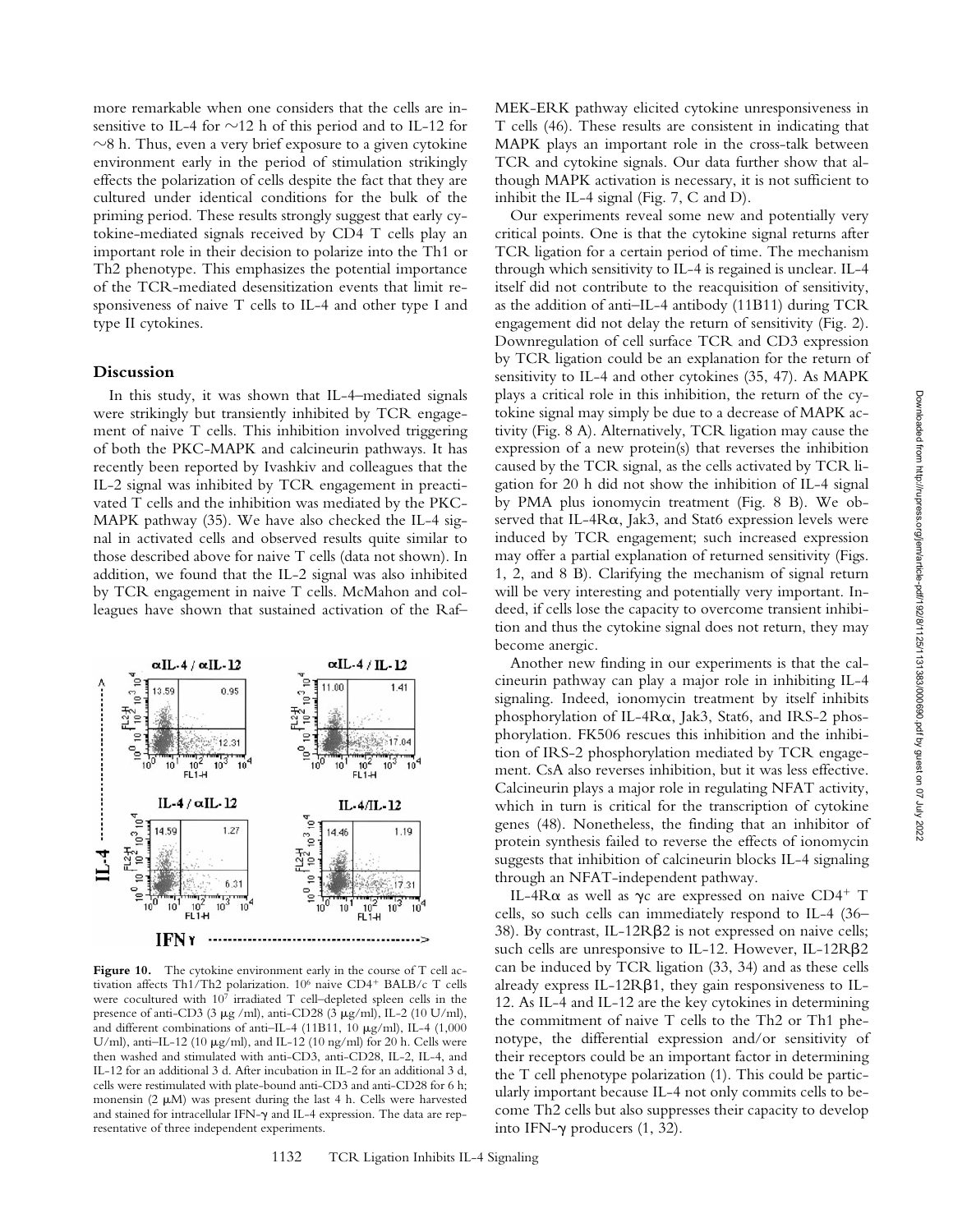Our data also demonstrated that the presence of IL-4 unopposed by IL-12 during the first 20 h of culture strikingly changed the ratio of IL-4 to IFN- $\gamma$  producers that developed upon subsequent culture in the presence of IL-4 and IL-12 for 3 d (Fig. 10). This skewing in the Th1/Th2 ratio was conserved even after a second round of priming (data not shown). This indicates that the early signals received by naive T cells play a critical role in determining the cells' differentiation fate. Indeed, the IL-4R was desensitized for 12 h, so the cells received effective IL-4 signals for only 8 h during the first 20 h of T cell activation. As the cells do not respond to IL-12 during the first 8 h, conditions involving IL-4 and anti–IL-12 for the first 20 h of culture may mimic the situation that would pertain if the IL-4R had not been desensitized by TCR ligation, providing IL-4 with an 8-h advantage over IL-12. Thus, one potential reason for regulating the IL-4R to make it insensitive for a period of  $\sim$ 12 h after TCR ligation is to overcome the advantage IL-4 would have in the IL-4/IL-12 competition in view of the absence of functional IL-12R from resting T cells.

The opportunity to regulate the relative degree of responsiveness of the IL-4 and the IL-12R, one by controlling its desensitization and the other by controlling its induction, provides an additional mechanism through which the system can "tune" the degree of priming to the Th2 and Th1 phenotypes and thus the quality of T cell responses can be controlled. Such relatively fine quantitative adjustments may prove to have substantial real world significance. Almost certainly, in physiologic priming both inducers will be present to some degree, and the outcome will be determined both by their relative concentrations and by the relative degree of responsiveness of the cells to the two stimulants.

Balancing Th1/Th2 differentiation may not be the only or even the major consequence of transiently modulating cytokine signaling through TCR engagement, as the signaling of a broad range of cytokines is inhibited by TCR ligation. Indeed, as so many of the functions of cytokine receptors depend on costimulation through the TCR, analyzing the integration of TCR- and cytokine-mediated signal transduction will have substantial importance in efforts to develop and understand of the dynamics of cytokinemediated processes.

We thank Dr. Angela Thornton for advice on MACS separations and Ms. Shirley Starnes for editorial assistance.

*Submitted: 25 April 2000 Revised: 21 July 2000 Accepted: 23 August 2000*

### **References**

- 1. Seder, R.A., and W.E. Paul. 1994. Acquisition of lymphokine-producing phenotype by CD4<sup>+</sup> T cells. Annu. Rev. Im*munol.* 12:635–673.
- 2. Vella, A., T.K. Teague, J. Ihle, J. Kappler, and P. Marrack. 1997. Interleukin 4 (IL-4) or IL-7 prevents the death of resting T cells: stat6 is probably not required for the effect of IL-4.

*J. Exp. Med.* 186:325–330.

- 3. Zamorano, J., H.Y. Wang, L.M. Wang, J.H. Pierce, and A.D. Keegan. 1996. IL-4 protects cells from apoptosis via the insulin receptor substrate pathway and a second independent signaling pathway. *J. Immunol.* 157:4926–4934.
- 4. Nelms, K., A.D. Keegan, J. Zamorano, J.J. Ryan, and W.E. Paul. 1999. The IL-4 receptor: signaling mechanisms and biologic functions. *Annu. Rev. Immunol.* 17:701–738.
- 5. Sugamura, K., H. Asao, M. Kondo, N. Tanaka, N. Ishii, K. Ohbo, M. Nakamura, and T. Takeshita. 1996. The interleukin-2 receptor gamma chain: its role in the multiple cytokine receptor complexes and T cell development in XSCID. *Annu. Rev. Immunol.* 14:179–205.
- 6. Witthuhn, B.A., O. Silvennoinen, O. Miura, K.S. Lai, C. Cwik, E.T. Liu, and J.N. Ihle. 1994. Involvement of the Jak-3 Janus kinase in signalling by interleukins 2 and 4 in lymphoid and myeloid cells. *Nature.* 370:153–157.
- 7. Yin, T., M.L. Tsang, and Y.C. Yang. 1994. JAK1 kinase forms complexes with interleukin-4 receptor and 4PS/insulin receptor substrate-1-like protein and is activated by interleukin-4 and interleukin-9 in T lymphocytes. *J. Biol. Chem.* 269:26614–26617.
- 8. Chen, X.H., B.K.R. Patel, L.M. Wang, M. Frankel, N. Ellmore, R.A. Flavell, W.J. LaRochelle, and J.H. Pierce. 1997. Jak1 expression is required for mediating interleukin-4 induced tyrosine phosphorylation of insulin receptor substrate and state signaling molecules. *J. Biol. Chem.* 272:6556–6560.
- 9. Wang, L.M., A.D. Keegan, W. Li, G.E. Lienhard, S. Pacini, J.S. Gutkind, M.G. Myers, Jr., X.J. Sun, M.F. White, S.A. Aaronson, et al. 1993. Common elements in interleukin 4 and insulin signaling pathways in factor-dependent hematopoietic cells. *Proc. Natl. Acad. Sci. USA.* 90:4032–4036.
- 10. Wang, L.M., M.G. Myers, Jr., X.J. Sun, S.A. Aaronson, M.F. White, and J.H. Pierce. 1993. IRS-1: essential for insulinand IL-4-stimulated mitogenesis in hematopoietic cells. *Science.* 261:1591–1594.
- 11. Sun, X.J., L.M. Wang, Y. Zhang, L. Yenush, M.G. Myers, Jr., E. Glasheen, W.S. Lane, J.H. Pierce, and M.F. White. 1995. Role of IRS-2 in insulin and cytokine signalling. *Nature.* 377:173–177.
- 12. Wery, S., M. Letourneur, J. Bertoglio, and J. Pierre. 1996. Interleukin-4 induces activation of mitogen-activated protein kinase and phosphorylation of shc in human keratinocytes. *J. Biol. Chem.* 271:8529–8532.
- 13. Nelms, K., A.L. Snow, J. Hu-Li, and W.E. Paul. 1998. FRIP, a hematopoietic cell-specific rasGAP-interacting protein phosphorylated in response to cytokine stimulation. *Immunity.* 9:13–24.
- 14. Ryan, J.J., L.J. McReynolds, H. Huang, K. Nelms, and W.E. Paul. 1998. Characterization of a mobile Stat6 activation motif in the human IL-4 receptor. *J. Immunol.* 161:1811–1821.
- 15. Ryan, J.J., L.J. McReynolds, A.D. Keegan, L.H. Wang, E. Garfein, P. Rothman, K. Nelms, and W.E. Paul. 1996. Growth and gene expression are predominantly controlled by distinct regions of the human IL-4 receptor. *Immunity.* 4:123–132.
- 16. Pernis, A., B. Witthuhn, A.D. Keegan, K. Nelms, E. Garfein, J.N. Ihle, W.E. Paul, J.H. Pierce, P. Rothman. 1995. Interleukin 4 signals through two related pathways. *Proc. Natl. Acad. Sci. USA.* 92:7971–7975.
- 17. Keegan, A.D., K. Nelms, M. White, L.M. Wang, J.H. Pierce, and W.E. Paul. 1994. An IL-4 receptor region containing an insulin receptor motif is important for IL-4-medi-